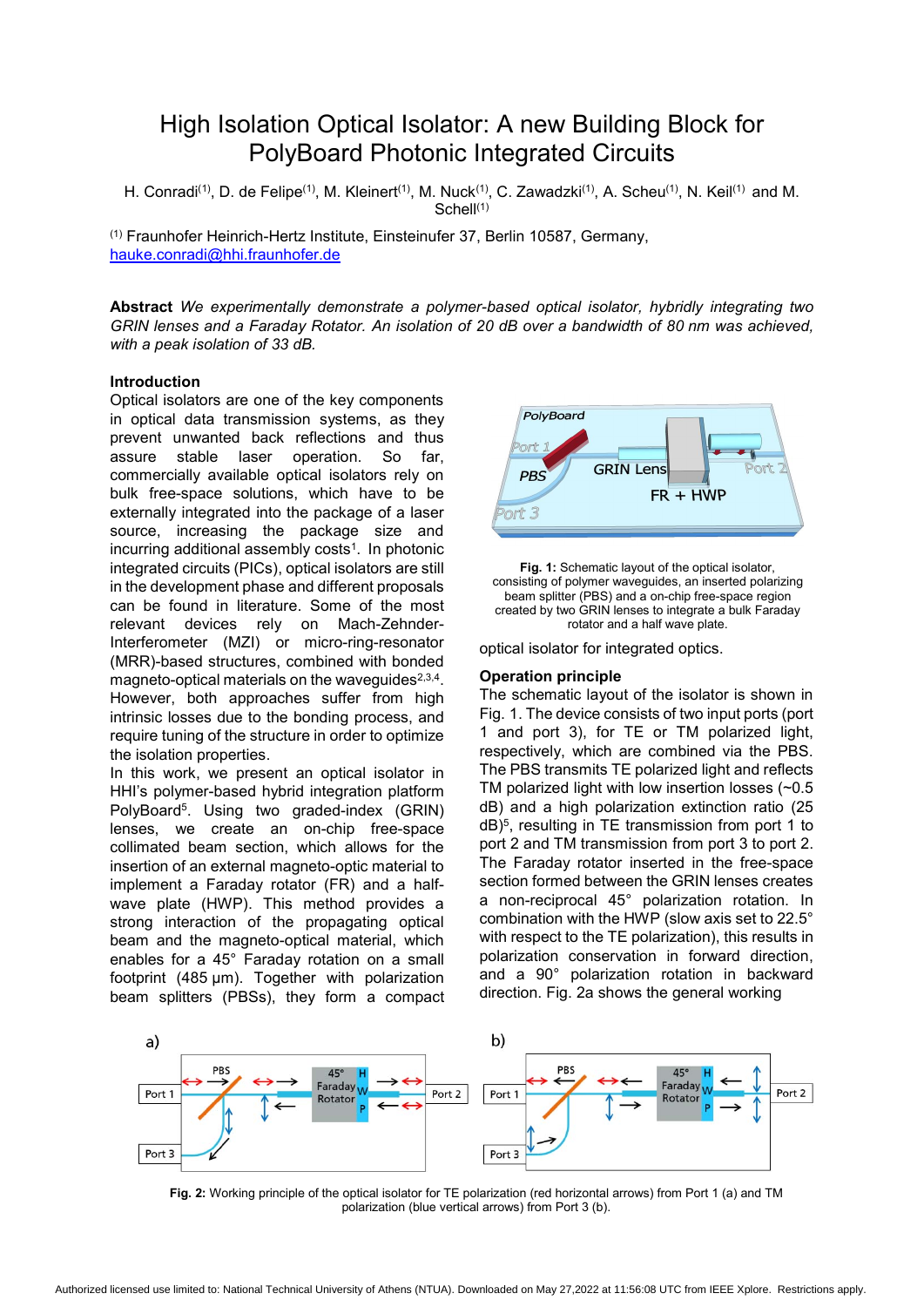

**Fig. 3:** Fabricated optical isolator with highlighted integrated micro optical elements.

principle of the optical isolator for TE polarization, resulting in optical isolation for port 1, and TM polarization (Fig. 2b) which results in optical isolation for port 3. As it can be inferred from Fig. 2, the device also acts as an optical circulator, propagating the TE-polarized light from port 1 to port 2, and from port 2 to port 3. Similarly, TMpolarized light will be routed from port 2 to port 3, and from port 3 to port 1

# **Design and fabrication**

The fabricated device is shown in Fig. 3. It consists of buried polymer waveguides with a quadratic cross section of 3.2 μm x 3.2 μm, and a refractive index difference between core and cladding of 0.03.

To create an on-chip free-space section, we use a pair of GRIN lenses with a pitch of 0.25, a length of ~870 μm and a diameter of 125 μm. The lenses are integrated via pre-etched U-grooves, which allow for passive alignment and integration into the PIC.6 The first GRIN lens collimates the incoming beam of the polymer waveguide, creating a collimated beam at the GRIN lens output. After a free-space section, the second GRIN lens focuses the light back into the waveguide. A pre-magnetized Bismuth-doped YIG crystal with a thickness of ~485 μm acts as the 45° Faraday rotator, which can be placed directly into the free-space section without the need of an externally applied magnetic field. We use commercially available Faraday rotators with a Faraday rotation tolerance of <±0.5° and an antireflective coating on both facets, which are diced into smaller pieces to fit into the designed slots. Additionally, a polyimide 22.5° half-wave plate is glued to the output facet of the FR. The thin-film filter acting as PBS is placed directly into an etched slot. Both filters do not require additional GRIN lenses to compensate for the beam divergence of the waveguide/free-space interface due to their small thicknesses of ~15 μm



and 12.6 μm, respectively.

# **Results**

In order to characterize the fabricated device, measurements with TE and TM polarized light were conducted for both input ports 1 and 3. Fig. 4 shows the excess losses in the path between port 1 and 2 (for TE-polarized light) and in the path between port 3 and 2 (for TMpolarized light), for both backward and forward directions. From Fig. 4, the calculated isolation from port 1 to port 2 is >20 dB over a bandwidth of 80 nm with a peak isolation of >33 dB for TE polarization. The isolation from port 3 to port 2 is >20 dB over 70 nm. The peak isolation ratio is >30 dB for TM polarization. The on chip losses in forward direction are at 5.3 dB for port 1 to port 2 and 4.1 dB for port 3 to port 2 at a wavelength of 1550 nm. The reason of the higher excess losses for the TE input (port 1) with respect to the TM input (Port 3) is the longer free-space propagation length through the PBS in transmission7. The on-chip losses of 4 dB can be attributed to the coupling losses between waveguide and GRIN lens, the beam divergence of the Gaussian beam in the free-space section and small misalignments in the assembly process. For optimal alignment, simulations show